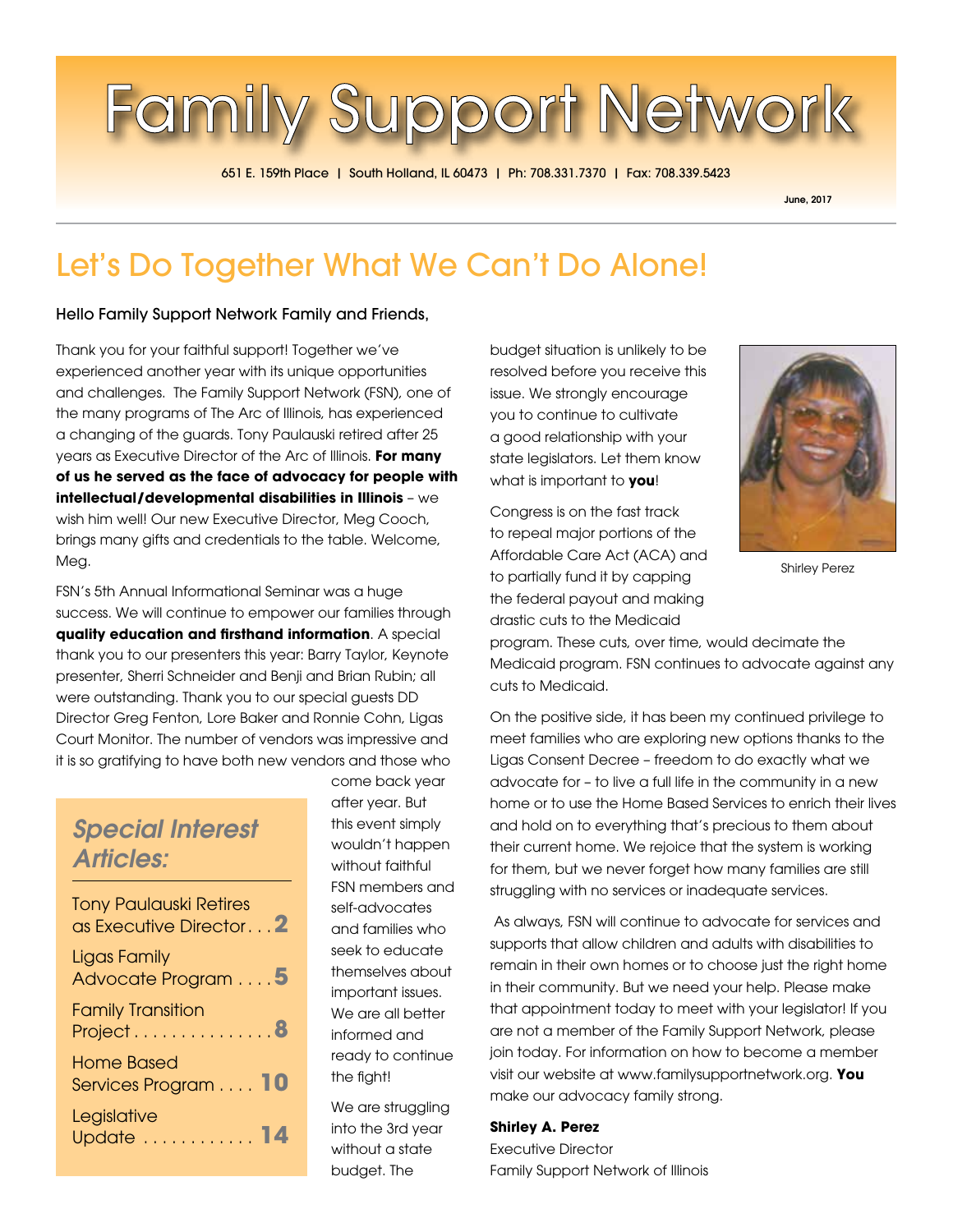# Tony Paulauski Retires after 25 years as Executive Director of the Arc of Illinois

Reflection of the past 25 years in his own words!



Tony Paulauski

When I first started, The Arc and families were not at the table, any table in Illinois public policy. The thought of including individuals with

intellectual and other developmental disabilities in that arena was unheard of. The charge of the board of directors to me was to change the current state of affairs and provide leadership by bringing individuals, families and The Arc to the table.

Also on my agenda was the Bogard Consent Decree. At the time, it was the largest consent decree in the nation and still may be. I had the opportunity to work with some of the greatest public policy legal attorneys in the states. The decree was about the inappropriate placement of individuals with IDD in nursing home. The implementation of this consent decree was a phenomenal success. Among other supports/services the consent decree created CILA and freestanding

Individual Service Coordination Agencies around the state.

Today lawsuits continue to be the way we change the disability system here in Illinois. The good work of legal advocates and court monitors in Ligas are now protecting community services and fighting for rebalancing the system. With the uncertainty in our nation's Capital, that may be the way for our future.

In those early days staff recruitment and retention were also an issue. So I became actively involved in working in coalition fighting for higher wages and benefits and that fight continues today.

The Arc has authored and was instrumental in creating numerous disability policy legislation. We worked with many talented and honorable legislators. We worked with good and decent people in the various administrations with a common mission of supporting individuals with IDD. We also worked hard with families and people with IDD to testify before legislators, committees and commissions on the importance of community inclusion and building a network of

advocates for community.

Some of the legislation we worked on that I am most proud of included:

- **Prohibition of Capital Punishment for** Individuals with IDD
- **n** Many Special Education Transition Bills
- The Early Intervention Act
- The Disability Services Act of 2003
- $\blacksquare$  Protection of Individuals with IDD who had been sexually abused
- **Delegation of Special Education** Students Rights
- Brittany's Law
- **PUNS Waiting List**
- Special Education 22 Law
- **Prohibition of Aversive Behavioral Therapies**
- Employment First

Working with our partner the Illinois Council on Developmental Disabilities, we became very active in advancing the self-advocacy movement here in Illinois. Creating a very real place at the policy table for individuals with IDD. We created the Going Home Campaign

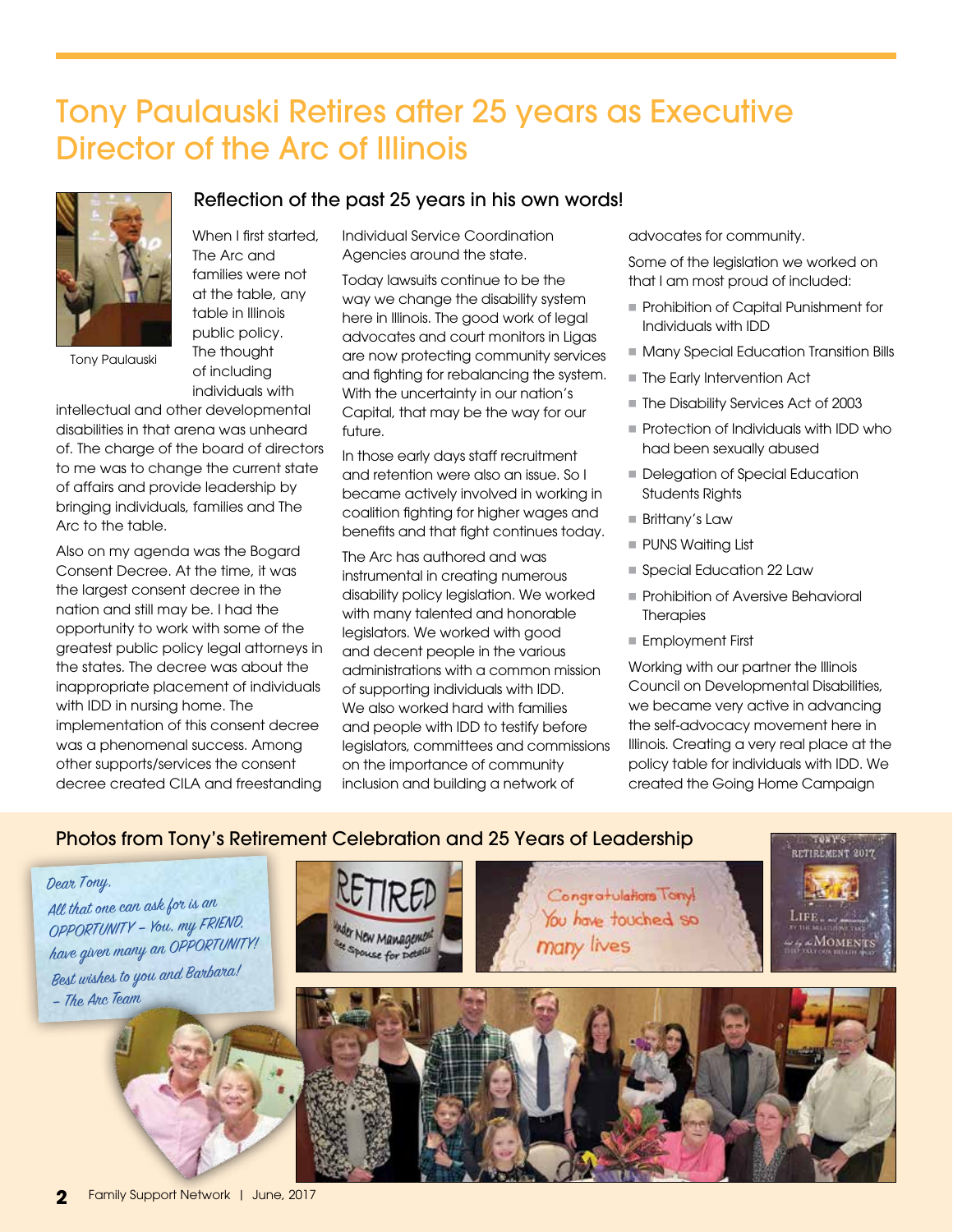hosting rallies in the Capitol, talking to the media, meeting with editorial boards and filming success stories. The creation of the Speak UP & Speak OUT Summit with ICDD continues to be a contemporary leadership training summit for individuals with IDD. Last year the Summit had over 525 individuals attending!

The Arc has become the voice of rebalancing the disability system as a civil right. We are fighting for full inclusion for infants, children & adults in their home communities close to family and friends. Regrettably, Illinois continues to be a very institutional state with seven fully operational state institutions.

The Arc has become a major player in the media by taking our message for inclusion and rebalancing to the public and policy makers. I have had the opportunity to work with many brilliant communications exerts over the years to our great advantage. The Arc is the place to go for reporters and the media. We are respected by newspaper editorial boards around the state.

Some of the highpoints of my career in The Arc include:

- n Rallies in the State Capitol and The Arc Media Work
- Developing a Statewide Network of Advocates including Self-Advocates, Families and Providers
- **Norking with Tremendous Legal** Advocates and Even Court Monitors!
- $\blacksquare$  The Arc of Illinois Award and The Arc of the United States Award presented to Governor Quinn for his championship of progressive Disability **Policy**
- **n** The Signing of Employment First

I am extremely proud to have been your Executive Director at The Arc of Illinois. I am only one of 38 state executive directors in the nation, a close fraternity of outstanding advocates that I have learned so much from.

In addition, we have created excellent resource and advocacy programs for individuals and families including:

- The Illinois Life Span Program, the 411 of disability services
- **n The Ligas Family Advocate Program,** providing resources and advocacy for class members moving off of the waiting list and more.
- **n** The Family Transition Project, a network of people with IDD and families who have transitioned out of state institutions.
- **The Arc's Family to Family Health** Education Center, providing resources to families who have children with special health care needs.
- The State Chapter of Family Voices
- The Consumer Stipend Program, a grant from ICDD where we distribute \$100,000 per year so individuals with IDD and families can attend important educational events.
- **Bringing and Sustaining the Family** Support Network under The Arc's Umbrella

The Arc's Board of Directors, their courage and commitment to advocacy and inclusion led by Board President Terri Devine and the continued support of so many Past Presidents. What an opportunity to serve they have given me.

But I am most proud of The Arc Team, our staff. They are an incredible team of advocates always helping me through the minefields of Illinois politics, always standing with me against those who would deny freedom and the dignity of risk for the individuals we are here to serve.

I leave The Arc in great hands and commitment to our leadership for full inclusion for everyone. That will not change.

Meg Cooch, the New Executive Director of The Arc of Illinois is a person we can all be proud of. She is a leader who will write the next chapter in the organization we all cherish - The Arc.

Until we meet again good friends. Lead on!





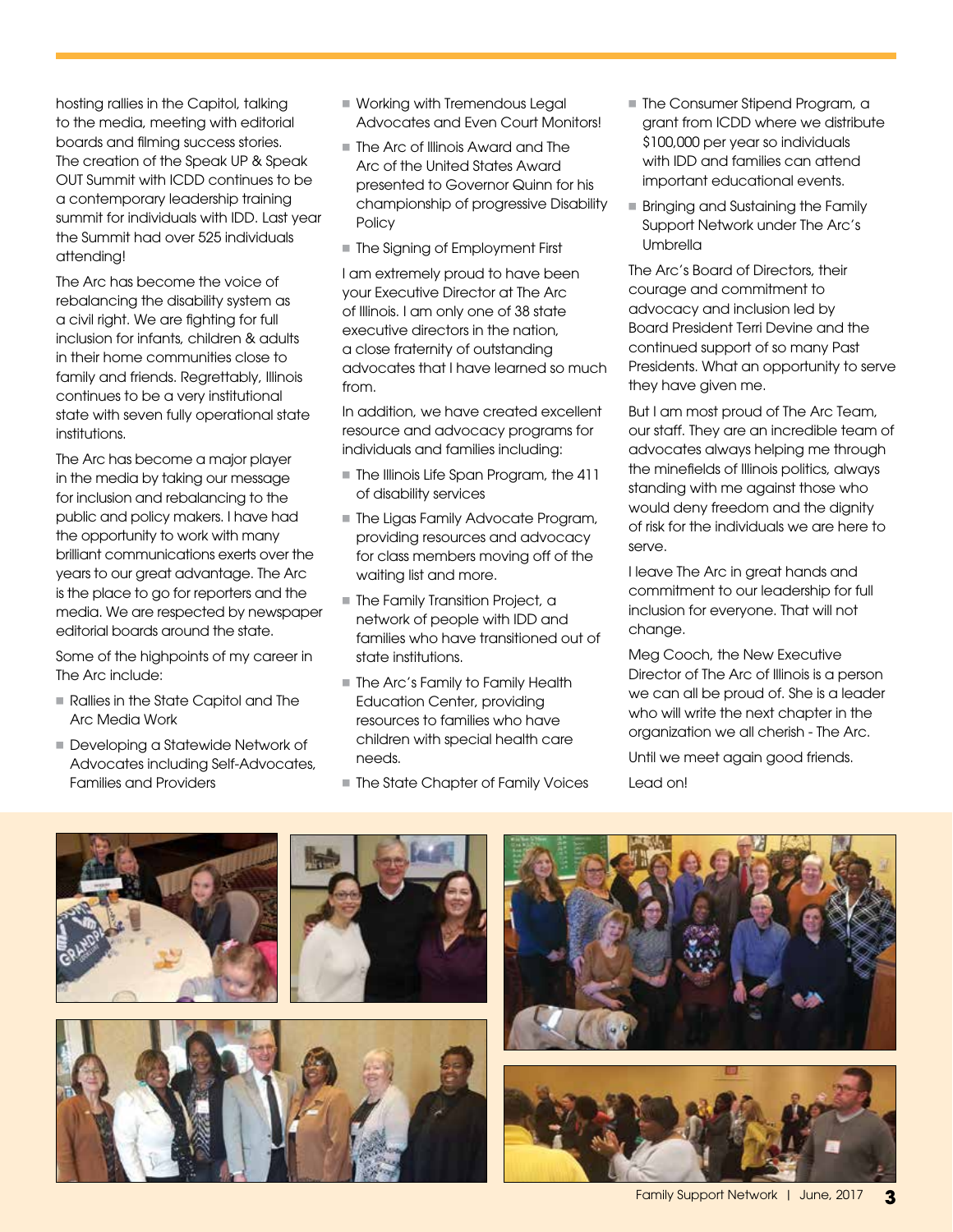# Illinois Life Span Program – "one stop shop"



*illinois* Life Span

Deb Fornoff

The Illinois Life Span Program is a "one stop shop" for information on disability advocacy, services, and supports, focused on individuals with intellectual and developmental disabilities. Illinois Life Span provides assistance through its website at www.illinoislifespan.org, via toll-free help line at 1-800-588-7002, by email, and in person at outreach events.

The Illinois Life Span Program (ILS) was originally a project of The Illinois Council on Developmental Disabilities (ICDD). This grant was awarded in 2001 to The Arc of Illinois. At that time, the ICDD identified a central resource for information related to intellectual and developmental disability advocacy, supports and services as a gap in service in Illinois. The Illinois Life Span Program fills that gap.

Much of the original "Scope and Intent" of the program still guides our efforts today.

*People with disabilities and their family members must have access to accurate and up-to-date general information and linkage to advocacy resources to meet their needs throughout their lives.*

*Illinois needs a strong, central location for people with disabilities and their families to get information and to locate the advocacy resources they need. The Illinois Life Span Project assures that people are directed to advocacy resources that are successful in helping them meet their needs.*

Illinois DHS Division of Developmental Disabilities recognized the importance of this service to families and professionals and has been the primary funding source for the last several years. Illinois Life Span funding and services were abruptly ended along with a number of other grant programs in April 2015. Funding was reinstated for two additional months and then cancelled again for a 15-month period from July 2015 through September 2016. We resumed services on October 1, 2016 and are funded through June 2017. Making sure that families and professionals are aware that we are "back in business" has been a challenge. The Arc of Illinois continues to advocate for an Illinois budget that includes the Illinois Life Span program and other important grant programs that serve people with disabilities and their families.

Illinois Life Span Program staff members include Cindi Swanson, a Naperville resident, parent of a young adult with disabilities, and an experienced

advocate with 15+ years with ILS. Cindi's experience includes a Master's degree in School Social Work, consulting on inclusive education and employment issues, and participation in many advocacy efforts in her community. Cindi assists callers and does outreach in the Chicago suburban area.

Olivia Sanchez is new to ILS, starting in January 2017. Olivia has extensive non-profit social service experience and speaks Spanish. Olivia provides outreach in the Chicago and suburban area, focusing on the underserved Spanish speaking population. Olivia has been very busy over the last several months doing outreach, working on translating documents that are shared frequently by Programs of The Arc of Illinois, and learning about the services and supports that are available to assist those who contact ILS for help.

Deb Fornoff is the Director of the ILS Program and has been with The Arc of Illinois for more than 13 years. Deb lives in central Illinois and is also the parent of a young adult with Down syndrome. Deb answers inquiries for ILS, maintains the ILS website, and provides outreach downstate. Deb's experience includes a Master's degree in Education, Counselor Education; past participation on her local Down syndrome group board; and served on the Illinois State Advisory Council on the Education of Children with Disabilities, chairing the Transition Committee.

Although there have been many changes in the scope of the work of the Illinois Life Span Program and the structure of the Illinois disability system over the last 16+ years, there are several issues that remain the same.

- $\blacksquare$  The systems for services throughout the lifetime for people with disabilities in Illinois remain complex and difficult to navigate.
- **Parents/caregivers must learn about and** navigate multiple complex systems throughout the lifetime of their loved one with disabilities.
- n Every individual, family, and situation is different.
- **Families and caregivers, individuals with** disabilities, and professionals all need help, at times, to access assistance and information.
- $\blacksquare$  The Illinois Life Span website and staff are available to help you find the information/ resources you need.

We look forward to communicating with you by phone, email, and in person at outreach events near you!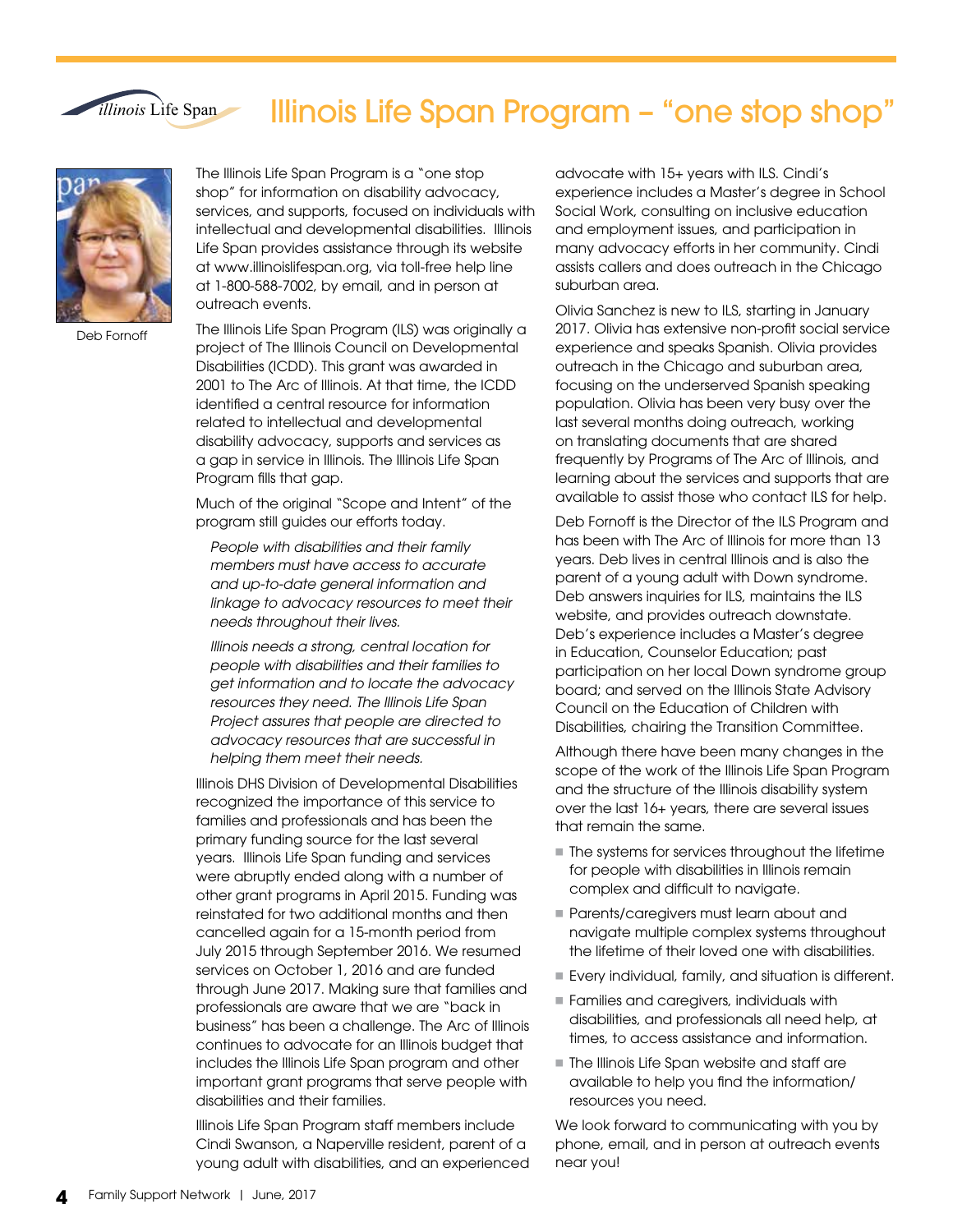

# Ligas Family Advocate Program

The purpose of the Ligas Family Advocate Program is to provide familyto-family support for individuals (and their families) who are selected through the Illinois Department of Human Services, Division of Developmental Disabilities (DDD) Prioritization of Urgency of Needs (PUNS) process as a result of the Ligas Consent Decree. Family advocates address the needs of individuals with intellectual/ developmental disabilities (I/DD) and their families by providing information about available community options, including Home-Based Support Services (HBSS) and Community Integrated Living Arrangement (CILA) services, to build full and integrated lives in their homes and communities. Ligas Family Advocates conduct Know Your Options events around the state.

The program director is a parent of an individual with disabilities and has over thirty years' experience working in the DD field including eight and a half years at an ISC. Every Ligas Family Advocate has a combination of professional experience and a

critical family component. They are all experienced stakeholders in the DD system, who know that family advocacy is necessary and tough choices have to be made every day to juggle responsibilities as family members and professionals and to empower their loved ones to live a full life. This unique family component makes LFA's particularly accessible to families and gives LFAP staff an ability to empower Ligas class members and their families in a way that can only strengthen family advocacy in Illinois, an area that has long needed this support.

We conduct Know Your Options events state-wide. These events create a unique and instant personal connection for Ligas class members and their families to other Ligas class members and families who are just beginning their Ligas journey, as well as to more experienced families who have navigated the DDD

system and can offer their first-hand experience. Class members and their families hear experts in the areas of housing, employment, person centered planning; and many other topics.

Know Your Options events are held in family-friendly settings which allow class members and their families to interact directly with the speakers, as well as with providers, ISC staff, the Ligas Court monitor and Executive staff from DDD. This is a great resource that provides class members and families the options to talk one on one with Ligas Family Advocates in person by phone and email.

#### **Contact information for this program:**

The Arc Ligas Family Advocate Program Shirley Perez, Program Director

651 E 159th Place, South Holland, IL 60473 708-331-7370 (Office) Shirley@thearcofil.org www.LigasFamilyAdvocateProgram.org www.facebook.com/ Ligasfamilyadvocateprogram









5th Informational Seminar

March 23, 2017 – Heritage Plaza

Congraulations to our raffle winnners!



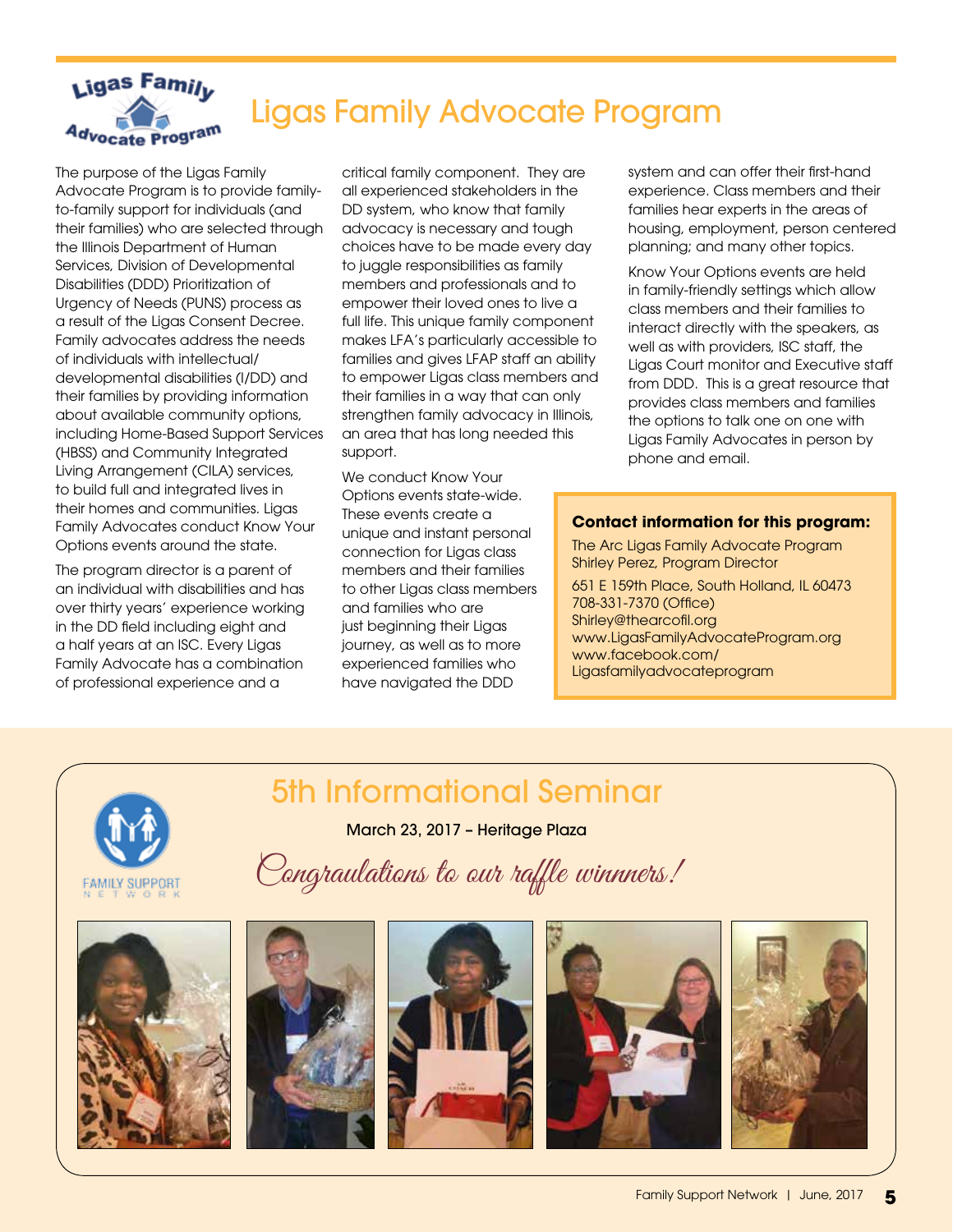# Know Your Options and FSN Outreach events across the State:

March 24, 2017 – Collinsville



Ronnie Cohn, Ligas Court Monitor, answers questions from participants.

# Know Your Options and ISC Training

September 20, 2016 Suburban Access in Homewood



October 27, 2016 ISC, Training Service Inc. Joliet



# Know Your Options Training at CSO in Chicago

with Ligas Court Monitor, Professionals, DHS Representative and Class members, September 27, 2016





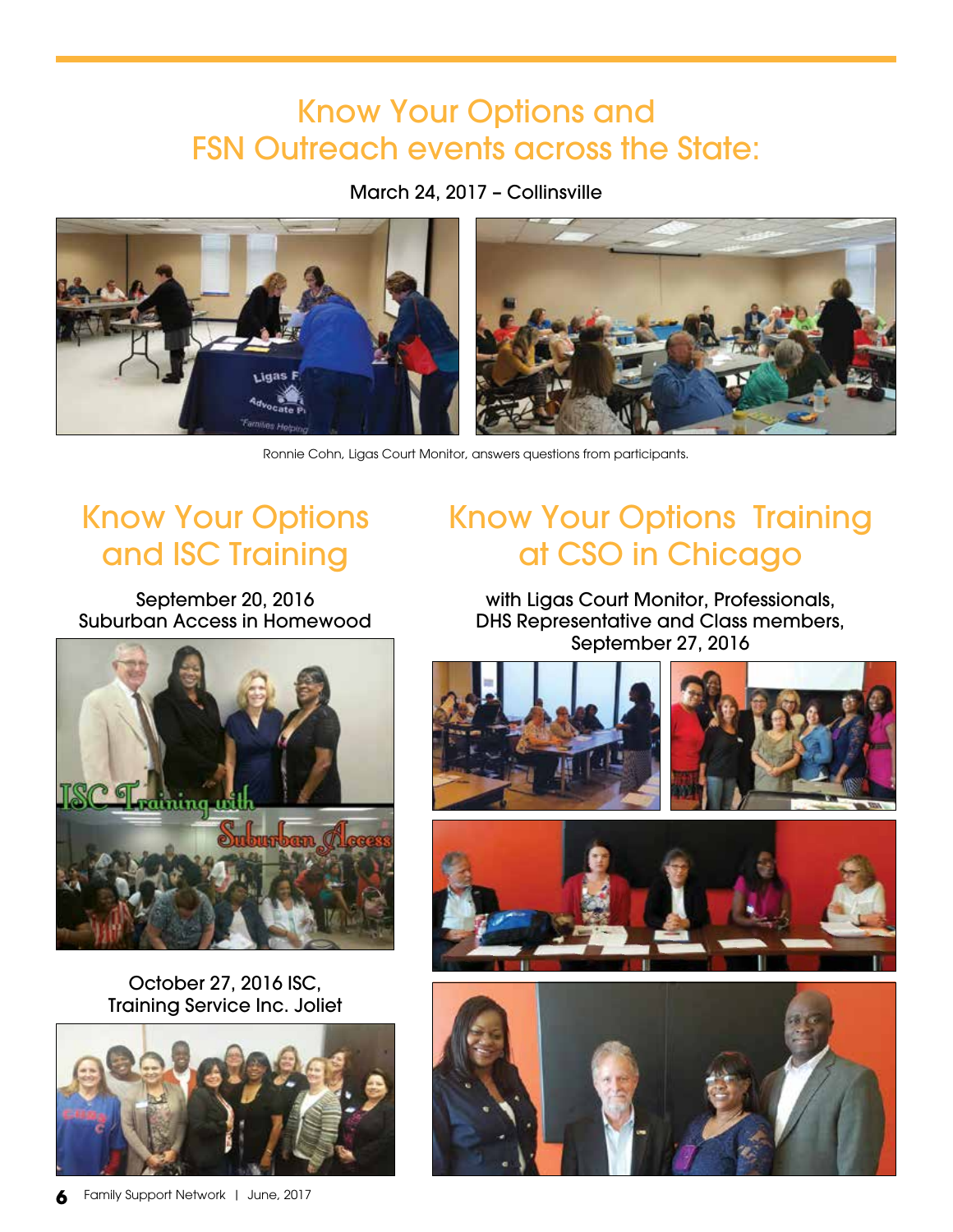# Other legislative events in the community

### January – May 2017

Vivienne Harvey, Advocacy Coordinator, partnered with CAC to provide legislative advocacy training at monthly meetings



### Town Hall Meeting with Black Caucus

### State-wide – Transition

This year's conference held in Effingham. What a fabulous turnout! Vending area became very crowded as you can see.



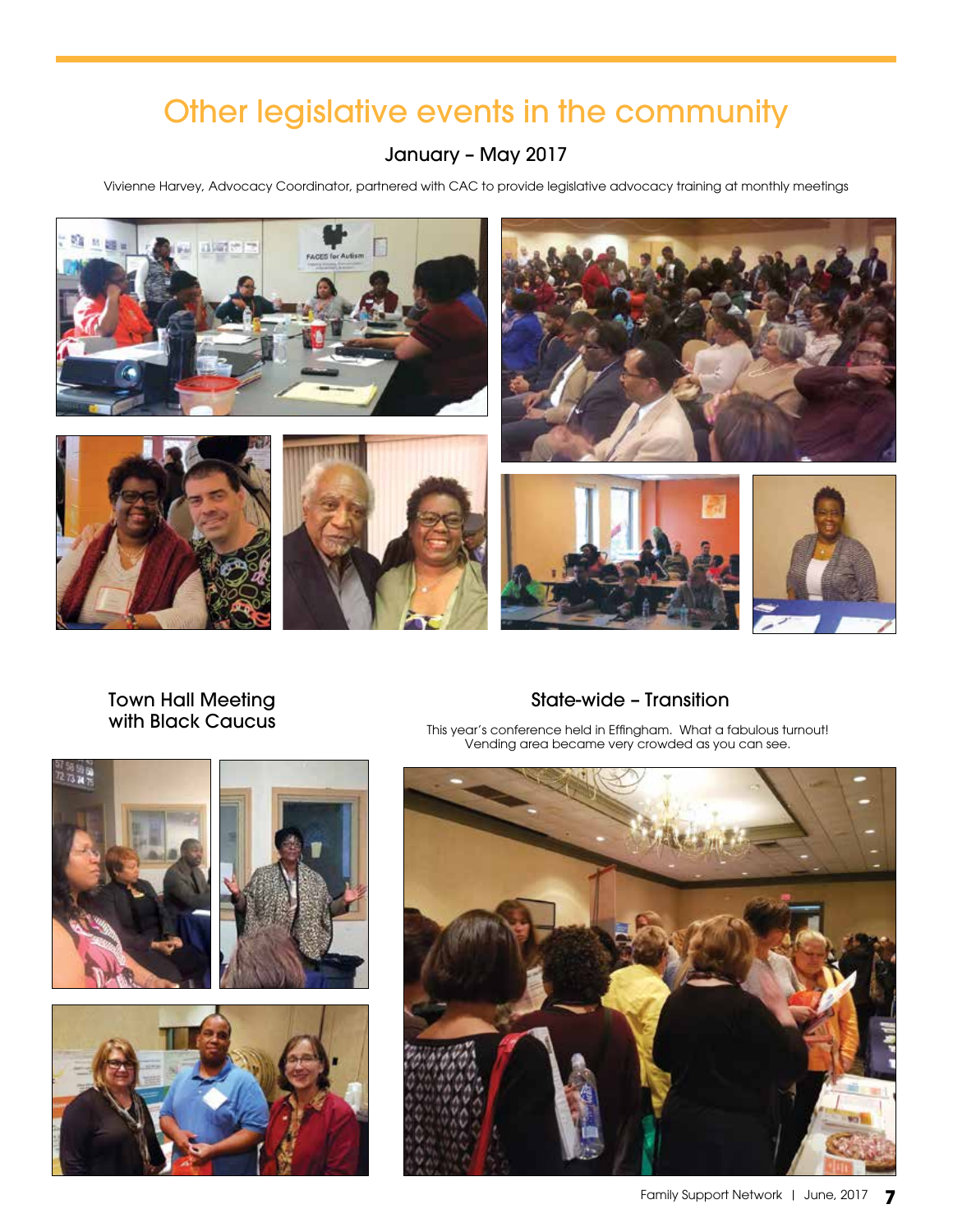# Family Transition Project



Katherine **Hamann** 

The Family Transition Project (FTP) serves families. Our focus is on citizens with intellectual/ developmental disabilities (I/DD) who live in State Operated Developmental Centers (SODC's) and their families. We are there to encourage and support their transitions into homes and communities of their choice. Along the way, we connect them with other individuals with I/DD and their families who have already experienced a successful transition to community living and can offer hope that a positive transition is possible, in spite of many kinds of barriers. FTP Family Advocates don't approach this from a purely professional or academic standpoint – we have family members with I/DD and we know what kinds of barriers pop up.

This past year (third year without a state budget) has created a lot of frustration for Illinois citizens with I/DD and their families. If you are of the philosophy that for every door that closes another opens, this was a good year for you. This was a year that needed an extra dose of hope. As a guardian whose sister has thrived in a CILA home for 9 years (after 63 years in state institutions), I get that dose of hope every time I visit her and see the good care she gets and the real affection she has for the staff who work with her; affection that is reciprocated.

There are signs of hope even in these challenging times and we always rejoice to see them. Revisiting people who have left SODC's over a period of years has been very encouraging and I heard some great stories this year. Just like those of us who have never lived in large institutions, their lives have ups and downs. In some cases they have experimented with different living arrangements before finding one that works. In some cases people have discovered new interests or had time to pursue interests that were difficult to pursue in a large institutional setting. I think of a man who learned to play the guitar from his neighbor and several people who enjoy their pet companions. Very simple things we take for granted that were not possible before are now possible. One gentleman has a cell phone, something that was never allowed where he lived before. Several people have better jobs or their own room. Big ticket purchases like furniture of their choice and computers are now attainable for some people because they are making more money. I know three men who have stopped smoking and have stuck to it. In one case it's been three years.

The Family Transition Project has always had a close relationship with the Going Home/A Full Life in the Community Coalition. In the last year, Going Home has been extremely active. A year ago in April a remake of the Going Home video began, with funding from the Illinois Council on Developmental Disabilities and the actual filming and editing done by Launch Digital Marketing. The self-advocates who told their stories on film had lived in the Shapiro, Jacksonville, Howe, Dixon, and Lincoln SODC's. All of them live in homes in the community now and lead more robust lives. In several cases, their loved ones had strong doubts that this would ever work and are amazed and pleased by how well they are doing. The stories we collected are all available to view on www.goinghomeillinois.org, the Going Home website, which has had a complete makeover. There is also ongoing information/discussion on community living on the Going Home/A Full Life in the Community Facebook page. Going Home video participants were celebrated in a luncheon presentation at The Arc of Illinois Annual convention on April 27th. This May 24th, several hundred Going Home supporters, coalition members, disability professionals, and family members gathered in Springfield in the Capitol Rotunda to rally for the closure of large expensive institutions and the re-allocation of Illinois funding for disabilities from SODC's to community based supports and services. Rally participants visited Illinois legislators afterwards to pass on their message. We were proud to have Stanley Ligas as a rally guest and speaker, the man who sparked the lawsuit and settlement that bear his name and have provided community services to thousands of Illinoisians. With Ronnie Cohn, the Ligas Court Monitor at his side it felt full circle. Two other very special guests were The Arc's new Executive Director, Meg Cooch, and the new Executive Director of the Illinois Council on Developmental Disabilities, Kim Mercer-Schleider. Both women bring experience and energizing ideas to their new roles.

Recently FTP made a presentation to Lana Waselewski, Chair of the SODC Transition Committee for the Department of Human Services and the transition coordinators at every SODC in Illinois. We hope this will be the beginning of a collaboration that will allow us to reach out more effectively to families involved in transitions and especially to those SODC families who have concerns about community transition for their loved ones.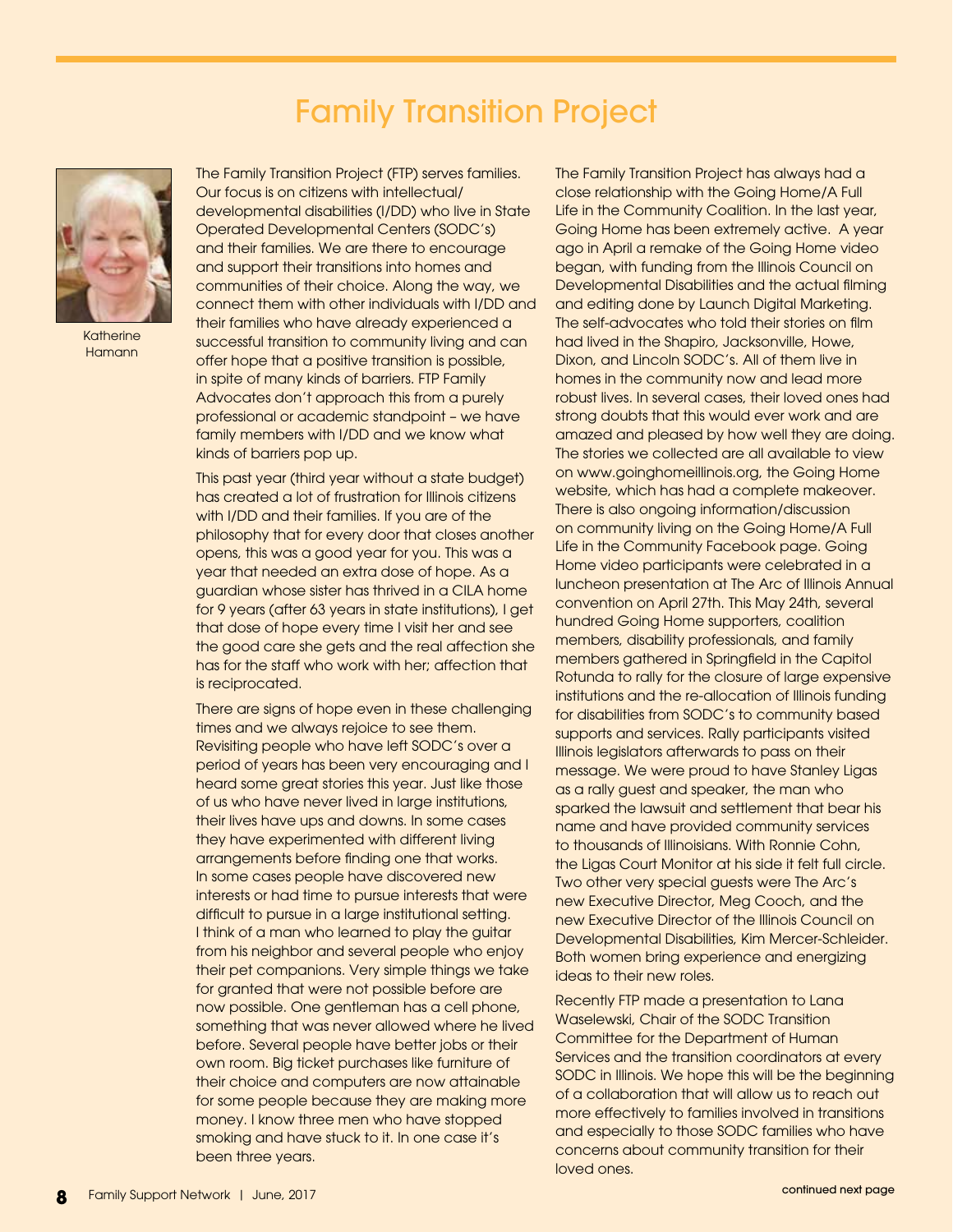# Thank you, Sherri Schneider!

The Family Support Network would like to say thank you to a very Special Lady, not only was she an awesome presenter at FSN's 5th informational seminar, she donated many of our raffle items!

For more than 25 years, Sherri Schneider as founder of Family Benefit Solutions, Inc. has been tirelessly dedicated to helping individuals with special needs and their families. Her career began as

a Case Manager in a Community Integrated Living Arrangement (CILA) where she helped those with developmental disabilities and mental illnesses acquire the government benefits they so desperately needed,



including SSI, Medicaid and food stamps. She was instrumental in creating one of the first Community Living Facility (CLF) facilities funded under a Medicaid waiver. Sherri now meets privately with families to thoroughly assess their individual situation and pursue the appropriate benefit assistance program(s), personally guiding them through the application process. Based on her vast experience, she has skillfully established and maintained open, productive

relationships with government agencies involved in the decision-making process. Professionals find her in-service expertise to be invaluable as they navigate the government benefit process.



## **We're on the Web!** See us at: **www.familysupportnetwork.org**

#### Family Transition Project

continued from previous page

Once again, we were asked to present to visiting disability professionals from Japan. It's always a treat to converse with Professor Kiyoshi Yamaki of UIC and his graduate students. They are especially interested in increasing community supports and family involvement for people with I/DD. They have a heart for their profession and deep interest in the history of disability issues.

FTP staff attend many trainings and relevant conferences to keep up to date with issues related to community living. I also serve on the board of SIBS (Supporting Illinois Brothers and Sisters). This year two events that stood out were a Pathways to Justice workshop held by The Arc of Winnebago, Boone, and Ogle Counties in Rockford, Illinois and the 2017 Disability Policy Seminar in Washington, DC. It was great to see self-advocate involvement in action on both a local (Rockford) level (advocating for a more workable justice system for people with disabilities) and on the national stage (advocating for policies that support people with disabilities everywhere). The Disability Policy Seminar included

a national level sibling breakfast and it was interesting to meet and learn that we have the same concerns across the US.

As always, the Family Transition Project enjoys working with all of our Arc of Illinois colleagues, especially if we are making a team effort to help families. We are proud to work with the Family Support Network and to attend their annual informational seminar. It's a great opportunity to meet families and hear their stories, as well as always learning something new.

A series of articles in the Chicago Tribune called "Suffering in Secret" (by Michael J. Berens and Patricia Callahan) explored the negative side of a community system that is being stretched to its limits and beyond. Horrible and painful as it was to read these stories and tragic as it was for the people who lived the stories, it was good to clear the air and see these troubling issues in the light of day where it is possible to address them.

What is equally concerning to families, advocates, and self-advocates all over Illinois is the thought that fear will

force us back to an era where large institutions will seem a more viable option for our loved ones with I/DD. The community system came about because people with I/DD and their families wanted more. They wanted the same life and opportunities that all citizens are entitled to by law. The Family Transition Project was the creation of our recently retired Executive Director of The Arc of Illinois, Tony Paulauski. He firmly believed that life in the community was not an option but a right for everyone and that with individualized supports everyone could achieve it. This absolutely does not mean that we accept or condone inadequate services. We are always advocating for services that allow people to thrive and participate fully in their own lives and communities. The Family Transition Project links families together in this endeavor.

Katherine Hamann Director, Family Transition Project

katherine@thearcofillinois.org 708/465-2827

Please feel free to contact me with questions/concerns.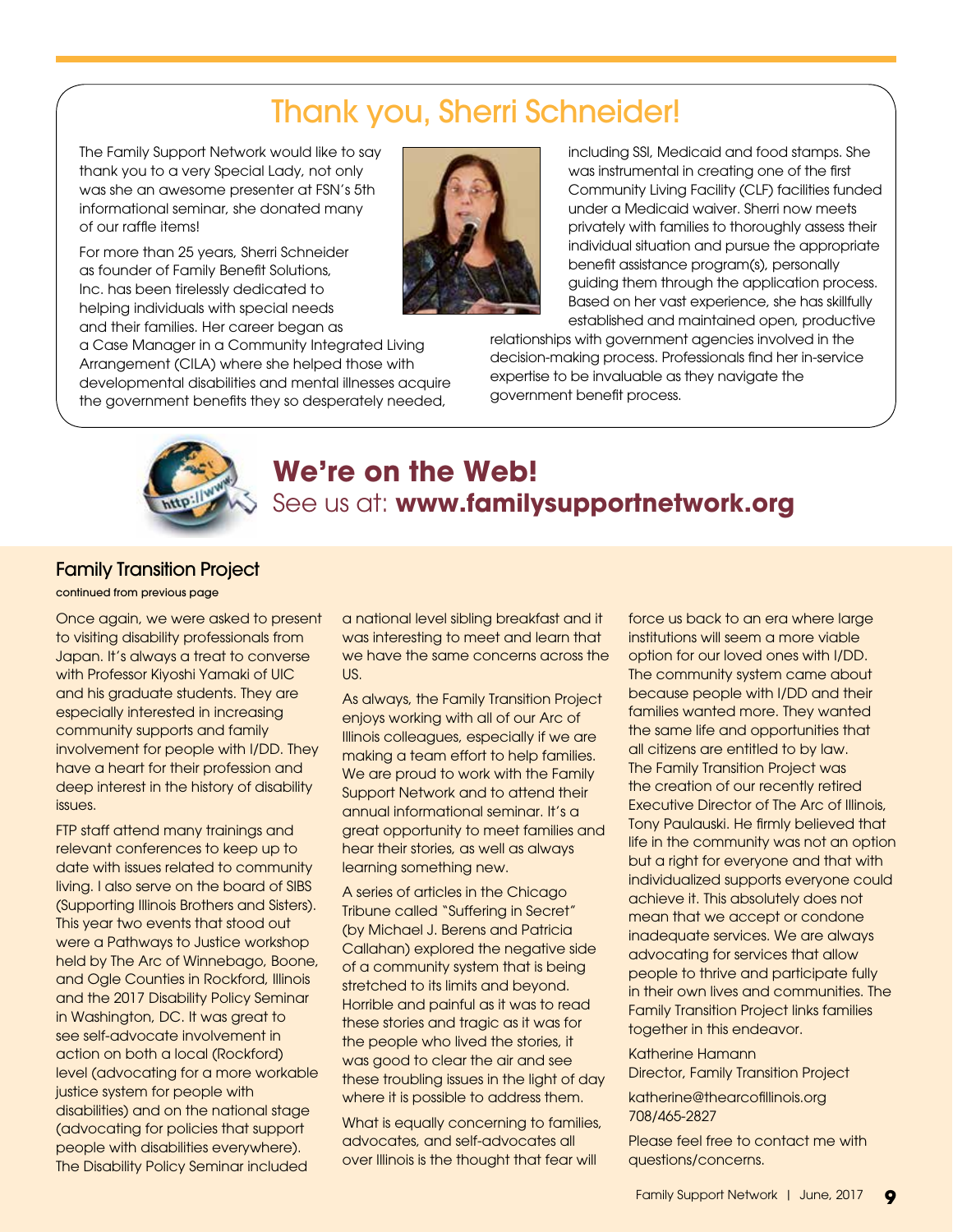

Helping Families. Supporting Communities. Empowering Individuals.

The Home-Based Services (HBS) program is designed to enable participants to remain living in their family home or in the case of adults, a home of their own if feasible, while receiving services that support them to achieve their personal goals. The HBS program provides a monthly allocation that can be used to purchase services from authorized community agencies, or to pay for Personal Support Workers (PSW) who are directed by the individual or his/her designee.

HBS resources can be used to purchase direct services such as Developmental Training (DT) and employment services from community agencies enrolled in the Medicaid Waiver program. An organization must have an authorized Medicaid contract with the state in order to have HBS resources pay for program services. Programs offered by park districts, health clubs and community colleges do not meet this criteria and cannot be paid for directly through the HBS program. Both the Children's and Adult HBS programs permit hiring family members to perform PSW duties, though the Children's HBS program does not permit parents or other legally responsible adults to provide such services, while the Adult HBS program does permit this option. The Adult HBS program prohibits spouses or children from providing PSW services. Community agencies may also offer PSW services on an hourly fee basis.

The 2014 CMS Rule governing Medicaid Waiver programs applies to the HBS program, as well as other waiver programs such as Community Integrated Living Arrangements (CILA) and Developmental Training. This Rule outlines the expectations that all recipients of Waiver funded services participate to the fullest extent possible in planning their services and experience the community to the same degree as all others in their community, regardless of disability. The Rule also promotes competitive integrated employment as a key outcome for adults with disabilities.

HBS services are expected to promote maximum growth, independence and self-direction on the part of the individual. Services purchased through the HBS program should support the goals and priorities outlined in the Personal Plan which is developed in conjunction with the Independent Service Coordinator (ISC), the person receiving services and others invited by him/her to participate in the planning process. A pending change to the program that will take effect on July 1, 2017 is removing the requirement that all HBS participants purchase a minimum of 2 hours of Service Facilitation per month. Service Facilitation assists program participants and their families in developing the support plan that details how the HBS resources will achieve the goals outlined in the Personal Plan. Service Facilitation also interfaces on behalf of participants on issues such as maintaining Medicaid eligibility, processing PSW payroll with fiscal intermediary agencies and navigating both public and private sector disability system organizations. Individuals who choose to opt out of Service Facilitation after July 1, 2017 will be responsible

#### The Division is changing the name of Service Facilitation. New!

It is officially known in the Waiver(s) as Information and Assistance in Support of Participant Direction. In Illinois, we will be referring to it as Self Directed Assistance (SDA). for performing these duties independently. http://www.dhs. state.il.us/page. aspx?item=93849

# Remembering… Sheila Romano



Illinois lost a devoted leader for community inclusion this year! Sheila T. Romano, Ed.D., age 53, a longtime resident of Naperville, IL, passed away peacefully on March 12, 2017 at her home, surrounded by family and friends. She was born on May 31, 1963 in Chicago, IL and grew up in Addison, IL. Sheila had a passion for working with people with intellectual and developmental disabilities. She started her career working with the Ray Graham Association, later became a Special Education teacher at Lisle High School and then served as the Director of the Illinois Council on Developmental Disabilities for 17 years. Her love for people and especially selfadvocates will truly be missed. RIP!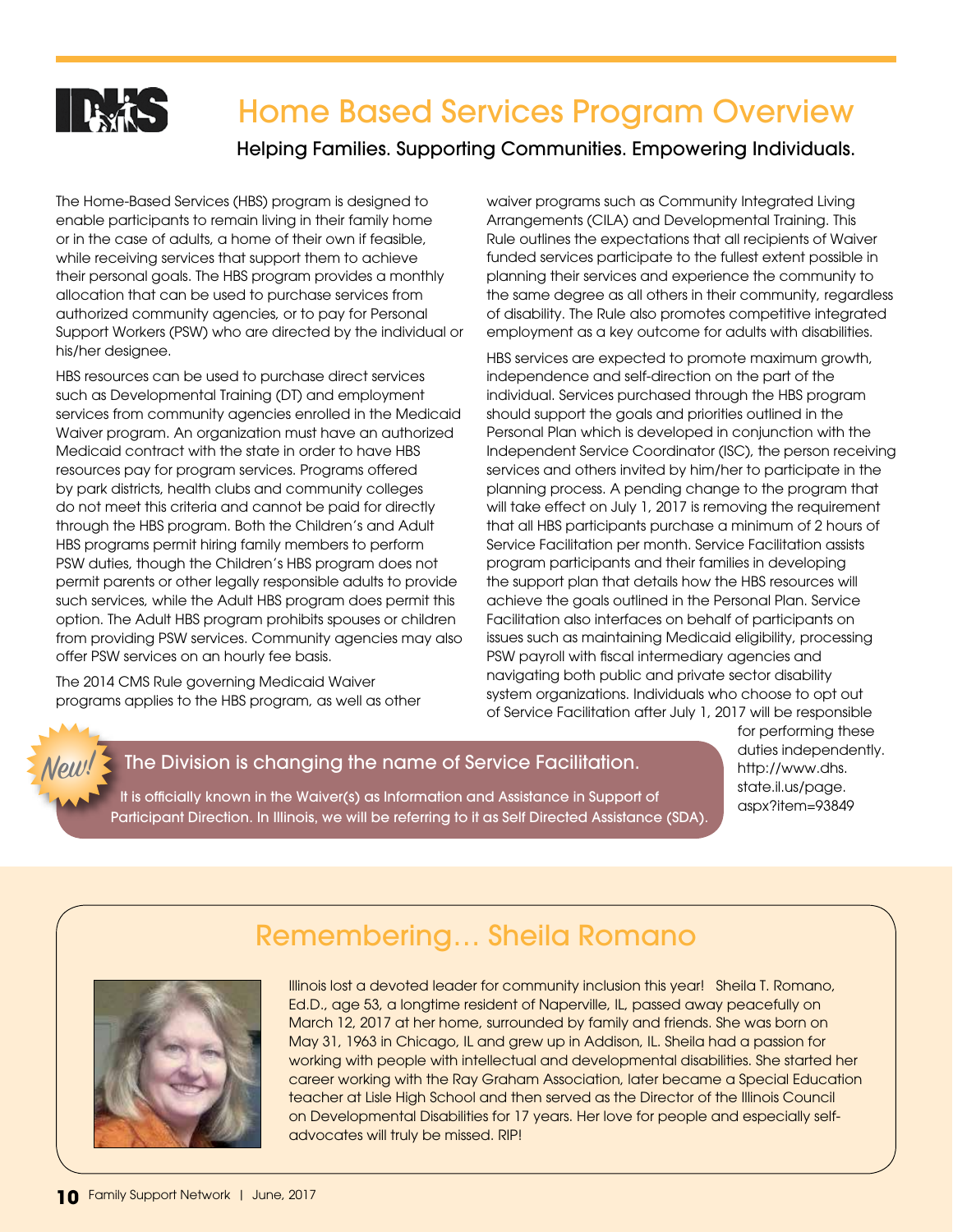# Home-Based Services Program: FREQUENTLY ASKED QUESTIONS

#### **1. What is the Home-Based Service Program?**

The Home-Based Service (HBS) program is one option available to children and adults with intellectual and developmental disabilities through the Medicaid Waiver program. The HBS program provides individuals with a monthly allotment they can use to purchase needed services and supports that allow a person to continue to live in the family residence or a live in their own home in the community.

#### **2. How many people are in the HBS program in Illinois?**

6,784 adults and 1,368 children participated in the HBS program as of 12/31/16.

**3. How much money is available to people in the HBS program?**

Adults participating in the HBS program receive a monthly allotment of \$2,205 which is used to purchase services; children in special education receive a monthly allotment of \$1,470 to purchase services.

#### **4. How can my family member participate in the HBS program?**

If your family member is selected through the Prioritization of Urgency of Need for Services (PUNS) to receive Medicaid Waiver services, you can select this program from among the Medicaid Waiver options that your Independent Service Coordinator shares with you. If you feel that your family is in a crisis situation, you can ask your Independent Service Coordination (ISC) agency about applying for crisis funding.

#### **5. What change is occurring in the Home-Based Services (HBS) program?**

Effective 7/1/17, HBS participants will now have the choice whether to purchase Service Facilitation (SF) from a community agency.

#### **6. Why is this change occurring?**

The federal agency that oversees the Medicaid program, has informed Illinois that the current practice of requiring HBS participants to

purchase Service Facilitation is no longer permissible, and that HBS participants must be free to choose whether or not they want to purchase this service.

**7. What does a Service Facilitator do?** Service Facilitators provide skills training to enable families and participants to independently direct and manage self-directed services. They provide information and assistance in recruiting, hiring, communicating with, and managing Personal Support Workers. They provide assistance with budgeting and funding allocation management. They provide training and assistance with completion of timekeeping and other employerrelated tasks required to interface with the Fiscal Management Agency.

#### 8**. Who will be responsible for completing Service Facilitator duties if I choose not to purchase it?** If you choose not to purchase Service Facilitation, you will be responsible for completing the tasks which are presently completed by a Service Facilitator.

#### **9. What happens to the current money being spent for Service Facilitation if I choose not to continue purchasing it?**

Your total monthly allocation does not change; if you choose not to continue purchasing Service Facilitation, you can use the money you are currently spending on Service Facilitation to purchase other waiver authorized services.

#### **10. I'm not sure what I should do, is there someone I can talk to in person about this decision?**

Yes, your current Service Facilitator and Individual Service Coordinator (ISC) can assist you in understanding the options available to you and assist you to decide what's best for you and your family.

#### **11. If I choose not to purchase Service Facilitation, can I change my mind?**

Yes, choice is an important quality within all Medicaid Waiver programs. However, agencies are not required

to provide Service Facilitation and some agencies are considering whether this is a service option they will continue offering in the future. Your ISC can help you find out which agencies in your community will be offering this service in the future and share information with you on how to contact them if you are interested in resuming Service Facilitation.

#### **12. What is the difference between a Service Facilitator and an Individual Service Coordinator?**

Individual Service Coordinators fulfill the conflict-free case management duties that the federal government requires each state to include in their Medicaid Waiver program. "Conflictfree" means that ISC agencies only provide that service and do not also offer program services. The specific requirements that ISC's fulfill include:

- Determine eligibility for Waiver services;
- Advocacy;
- **Development of a Person-**Centered Plan to guide service delivery;
- Referral and linkage to services and resources;
- Service monitoring;
- **Conflict resolution; and**
- $\blacksquare$  Monitoring of a person in the DD Waiver to ensure the health, welfare, and safety.

Service Facilitators provide skills training to families so that they can more independently direct and manage self-directed services. They will assist the participants and families with issues related to hiring and managing personal support workers. See Question #7.

#### **13. Has the state received input about the changes to the HBS program?**

Yes, the state has established a workgroup, consisting of a wide range of stakeholders including self-advocates, families, service providers, ISC agencies, statewide membership associations and state agency personnel to assist in creating resources and materials to help individuals and families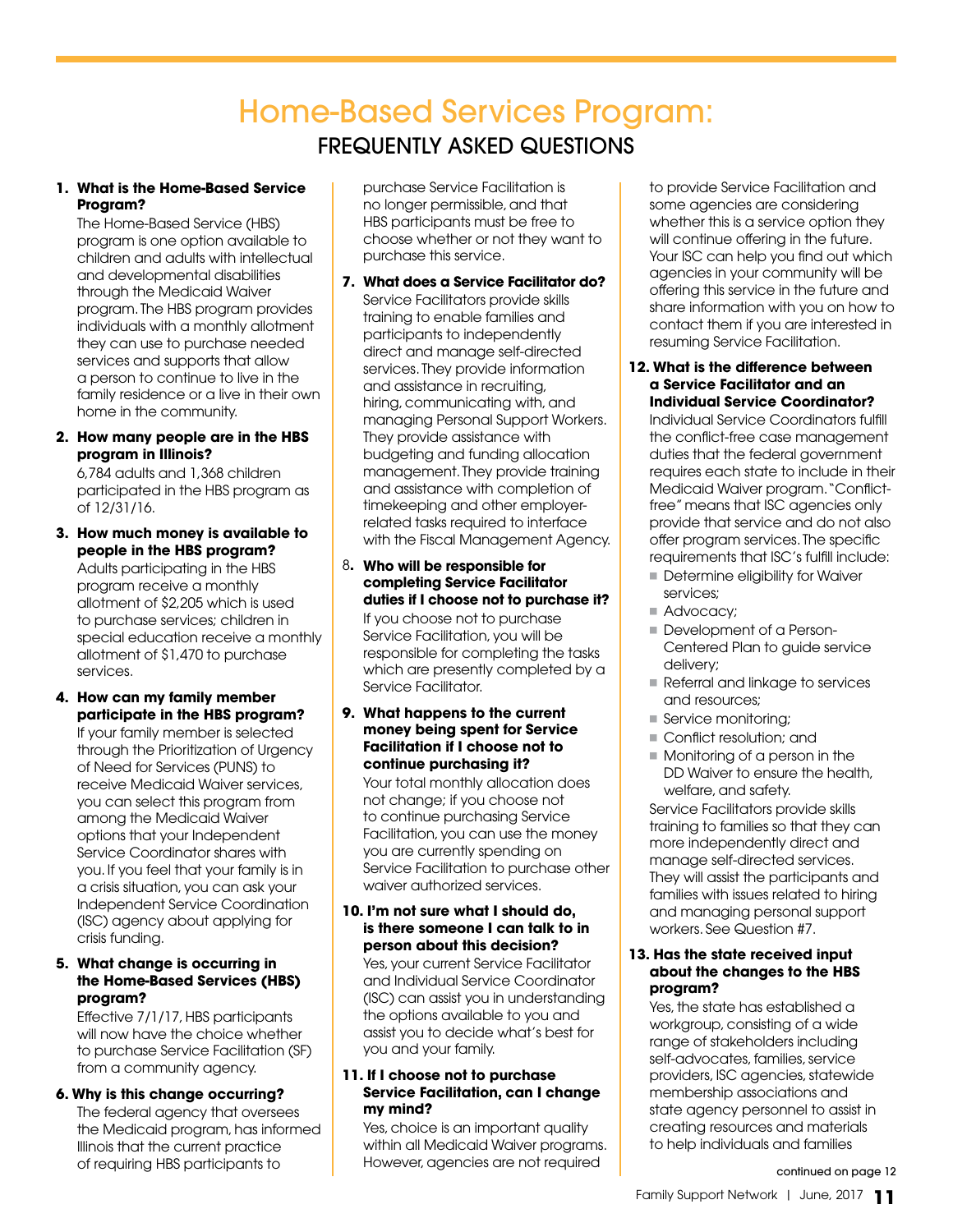### Frequently Asked Questions Regarding Service Facilitation and the Home-Based Services Program

continued from page 11

understand the pending changes and what options they have. The workgroup continues to meet and share ideas and input with the state regarding Service Facilitation and other aspects of the HBS program to assure that everyone understands the purpose of the HBS program and requirements for participants.

#### **14. I've heard about Person Centered Planning; how does this affect the HBS program?**

Person Centered Planning is another requirement that Illinois must comply with to continue to receive Federal Medicaid Waiver funding. Person Centered Planning must be completed by a "conflict-free" entity that does not also provide direct services. Illinois is presently training ISC agencies on new tools

that will be used for all participants in Medicaid Wavier programs, including the HBS program. The ISC will meet with the person and others the person invites to develop a plan that will guide service delivery. The plan address the areas listed below, recognizing that not all areas will be priorities or equally important for all people:

- n Relationships and Social Status
- **In Life at Home and in the Community**
- Career
- Health and Wellbeing

■ Choice and Decision-Making The ISC will review ongoing service delivery to assure that services the person is receiving address the priorities outlined in the personcentered plan and are supporting

the achievement of outcomes included in the plan.

#### **15. If I choose not to continue to purchase Service Facilitator services, who can I call if I have a problem?**

Your first contact should be with your Individual Service Coordinator to see if they can assist you or direct you to a resource that may be helpful.

16. If I choose to continue purchasing Service Facilitation, do I have to make a commitment to purchase it for a designated period? Individual agencies may establish their own policies and practices for Service Facilitation requirements so that they can make hiring and other decisions necessary to assure the availability of sufficient personnel to provide the service.

### Resources for Home-Based Services Program Participants

The below topics include areas where individuals/families will need to address issues that may arise if they choose not continue purchasing Service Facilitation as a component of the Home-Based Services program. This list is not intended to be exhaustive, but rather serve as a starting point for exploring and accessing resources that may be helpful in completing duties currently performed by Service Facilitators.

| <b>TOPIC</b>                                                                                               | <b>AGENCY</b>                                                                                    | <b>WEBSITES</b>                                                        |
|------------------------------------------------------------------------------------------------------------|--------------------------------------------------------------------------------------------------|------------------------------------------------------------------------|
| <b>Medicaid eligibility and maintaining Medicaid</b>                                                       | Illinois Department of Healthcare and Family Services                                            | https://abe.illinois.gov/abe/access/                                   |
| Social Security, Supplemental Security Income                                                              | SS Administration                                                                                | https://www.ssa.gov/                                                   |
| <b>Supplemental Nutrition Assistance Program (SNAP)</b><br>and other benefits I may be eligible to receive | Illinois Department of Healthcare and Family Services                                            | http://www.dhs.state.il.us/page.aspx?item=30357                        |
| Opening a case with the Division of Rehabilitation<br><b>Services</b>                                      | Illinois Division of Rehabilitation Services                                                     | http://www.dhs.state.il.us/page.aspx?item=29736                        |
| Personal Support Workers - hiring, requirements,<br>terminating                                            | Illinois Department of Human Services, Division of<br>Developmental Disabilities Waiver Manual   | http://www.dhs.state.il.us/page.aspx?item=45227                        |
| <b>Payment/timesheets for Personal Support Workers</b>                                                     | Fiscal Employer Agents-Aces\$ Public Partnerships, PPL                                           | http://www.dhs.state.il.us/page.aspx?item=48374                        |
| <b>Tax requirements for Personal Support Workers</b>                                                       | Fiscal Employer Agents-Aces\$ Public Partnerships, PPL                                           | http://www.dhs.state.il.us/page.aspx?item=48374                        |
| Learning about services I can purchase through<br><b>HBS</b>                                               | Independent Service Coordination Agency                                                          | http://www.dhs.state.il.us/page.<br>spx?module=12&officetype=3&county= |
| What to do if I'm unhappy with my ISC                                                                      | Independent Service Coordination/Individualized Service<br>and Support Advocacy Transfer Request | http://www.dhs.state.il.us/page.aspx?item=83824                        |
| How to apply for an accessibility modification<br>award                                                    | Illinois Department of Human Services, Division of<br>Developmental Disabilities Waiver Manual   | http://www.dhs.state.il.us/page.aspx?item=53193                        |
| What to do if I or my family member is in crisis                                                           | <b>Independent Service Coordination Agency</b>                                                   | http://www.dhs.state.il.us/page.<br>spx?module=12&officetype=3&county= |
| Who can I contact if I have further questions                                                              | Division of Developmental Disabilities                                                           | Staff Members:                                                         |
|                                                                                                            |                                                                                                  | Dave Adden 217-524-0848 Dave.Adden@illinois.gov                        |
|                                                                                                            |                                                                                                  | David Donner 217-524-2521 David.Donner@illinois.gov                    |
|                                                                                                            |                                                                                                  | Jennifer Elders 217-558-1426 Jennifer. Elders@illinois.gov             |
|                                                                                                            |                                                                                                  | Andrea Medley 217-524-2520 Andrea Medley@illinois.gov                  |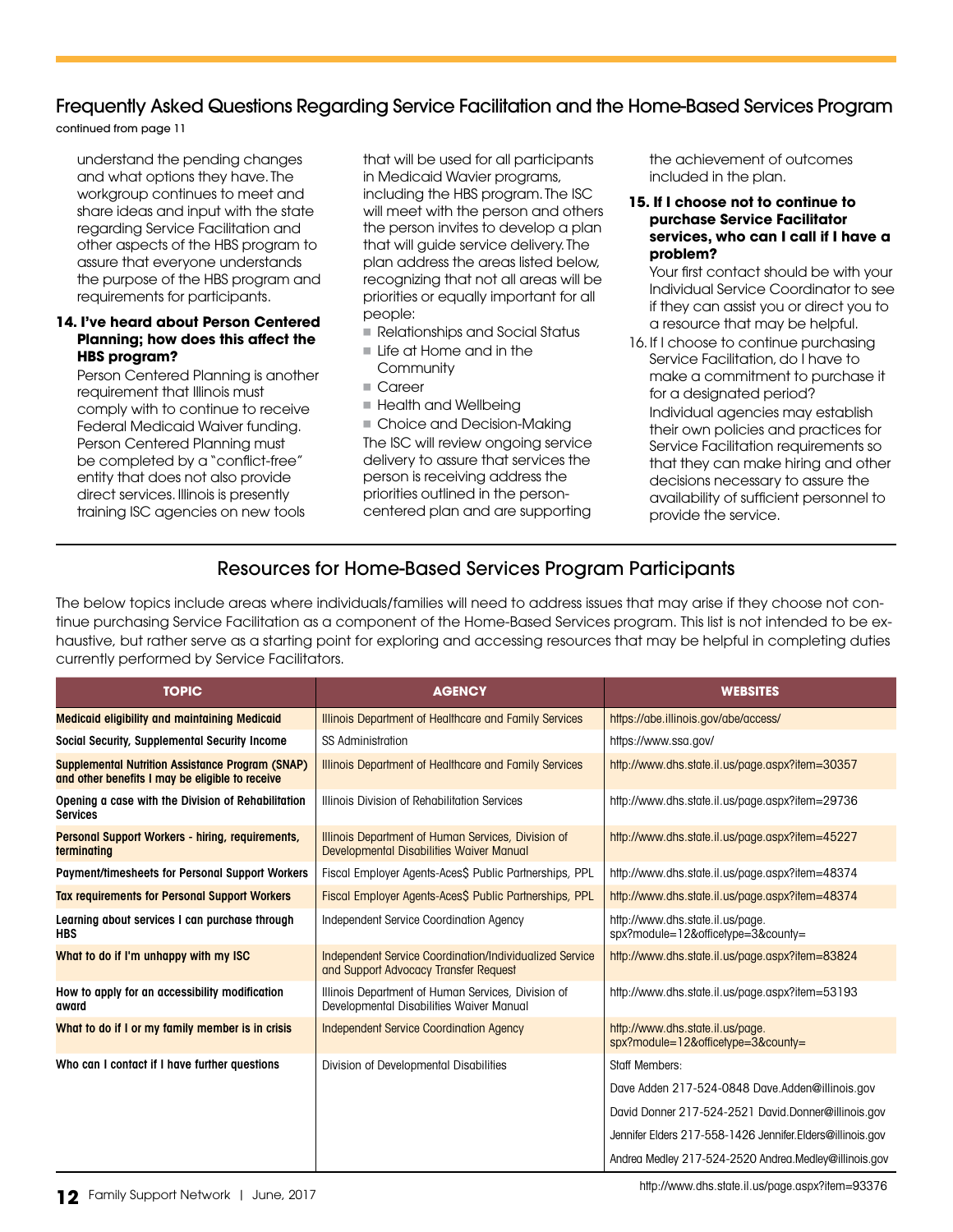# 5th Informational Seminar

### March 23, 2017 – Heritage Plaza

We would like to take this opportunity to say thank you to all of the families, self-advocates, professionals, vendors and friends who help make our 5th Annual Informational Seminar a success!

A special thank you to our presenters: Barry Taylor, Sherri Schneider and Benji and Brian Rubin; they

were outstanding. Thank you to our special guests: Director Fenton, Lore Baker and Ronnie Cohn, Ligas Court Monitor. We are all better informed and ready to continue the fight!

A special thank you to Pastor Ragland and TBCOC for continuing to partner with the Arc of Illinois.











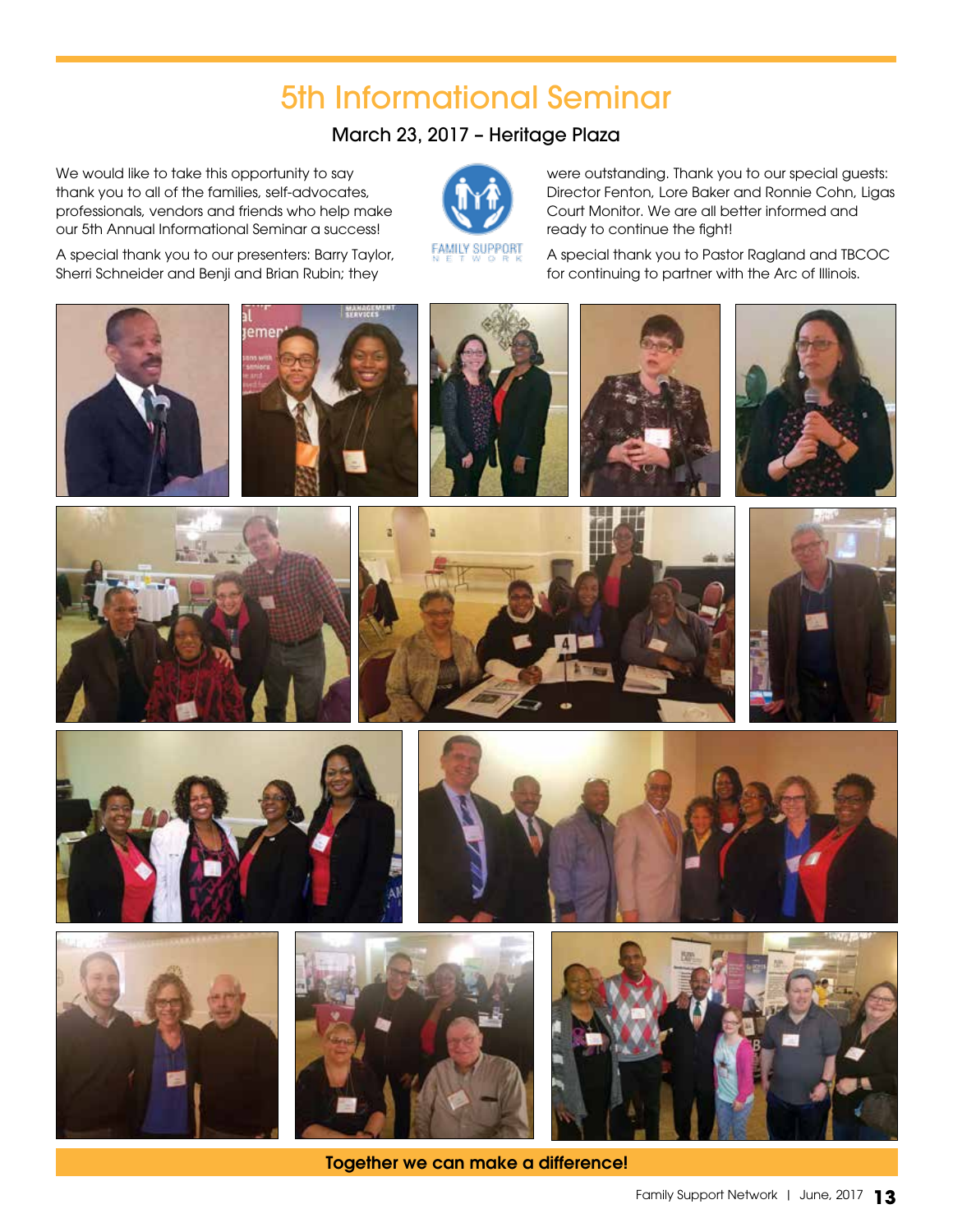

Phil Milsk

#### **HB 109**

G.Harris/J. Cullerton Summary: FY 2017 Stop Gap Budget–Includes Life Span \$\$ Passed House– Senate 3rd Reading **Support** 

#### **HB 737**

Meier/Righter Summary: CILA/Revoked Licensee/Access to Resident and Information and Link with P & A **Agency** Passed House– Senate 3rd Reading **Support** 

#### **HB 739**

Meier/Righter Summary: CILA/Revoked Licensee Barred from new license Passed House– Senate 3rd Reading

#### **HB 740**

Bellock/Righter Summary: CILA-Securely Store Resident ID Information Passed House– Senate 3rd Reading

#### **HB 741**

Bellock/Righter Summary: CILA-Extend Temporary Permit from 6 mos. to 2 yrs. Passed House– Senate 3rd Reading

#### **HB 742**

Bellock/Righter Summary: CILA-Revocation of License/ Extend DHS-OIG Jurisdiction for 1 year Passed House– Senate Assignments Support

# Legislative Update with Phil Milsk

### **HB 2383**

Frese/Syverson Summary: MH/DD Facility Medication Errors Must be Reported by IDPH to DHS-DDD Passed both Houses

#### **HB 2452**

Bellock/Nybo Summary: CILA– DHS Must Inspect Facility Records at least once every 2 years Passed both Houses

#### **HB 2482**

Hammond/Weaver Summary: Changes various references in statute from Workforce "investment" to Workforce "Innovation" House/Motion to Concur w/ SA 1 Recommended for Adoption

#### **HB 2641**

W.Davis/Bennett Summary: Creates Task Force on Disabilities and Criminal Justice House/ Senate Amendment 1 Recommended for Adoption–Extemsion of Deadline to June 30, 2017 ARC Bill–Support

#### **HB 2665**

W.Davis/Silverstein Summary: Training for Guardians appointed for adults with disabilities w/in 1 year. Exempts Cook Co. House/Senate Amendment 3 on Concurrence Calendar Extension to June 30

#### **HB 2959**

Fine Summary: Incorporates Pre-existing Condition Exclusion Prohibition into  $II$  Law Passed both Houses Support

### **HB 3110**

Currie/Jones Summary: Social Services Agency Contract with State–Termination Notice Required Passed both Houses Support (Passed in 2016 and Vetoed)

#### **HB 3163**

Manley/Bennett Summary: ABLE Accounts Contribution up to \$10,000/year deductible from State adjusted gross income Senate–3rd Reading Support

#### **HB 3899**

Jimenez Summary: Changes State Use Program re qualifications of providers and strategic plan Passed both Houses Same as SB 1274

#### **HR 61** Meier

Summary: Urges Congress to investigate IL DD advocacy groups receiving federal funding Assigned to House Special Needs Committee Oppose

### **HR 272**

Bellock Summary: Urges US Dept. of Labor to designate DSP as its own occupational classification House–Calendar Order of **Resolutions** Support

#### **SB 84**

Steans/Gabel Summary: DHS Task Force to review potential Fed. funding to expand home and community based options. Passed both Houses Support

#### **SB 955 Steans**

Summary: DSP Wage Increase to \$15/hr and rate adjustment House-2nd Reading/ Deadline Extension to 6/30 **Support** 

### **SB 1274**

Connelly/Costello Summary: Changes State Use Program requalifications of providers and strategic plan House Rules–Dead Bill Same as HB 3899

#### **SB 1353** Steans

Summary: Personal needs allowance increase to \$60/mo. for CILA, SMHRF, ICF-DD, MH/DD Act Facility Passed both Houses Support

### **SB 1405**

**Steans Summary: Raises Personal** Needs Allowance to \$100/ mo. in CILA and SMHRF Senate 2nd Reading

### **SB 1453**

**McCann** Summary: Creates a Supported Employment program for State employment Passed Senate–In House **Support** 

#### **SB 1522**

**Steans** Summary: DHFS–Medicaid Managed Care LTCSS Compliance with Fed. Rules Senate 3rd Reading-Deadline Extended to 5/31/17

### **SB 1747**

**Righter** Summary: CILA/ Revocation: Denial of New License Senate 3rd Reading– Deadline Extended to 5/31/17, See HB 739

14 Family Support Network | June, 2017

continued next page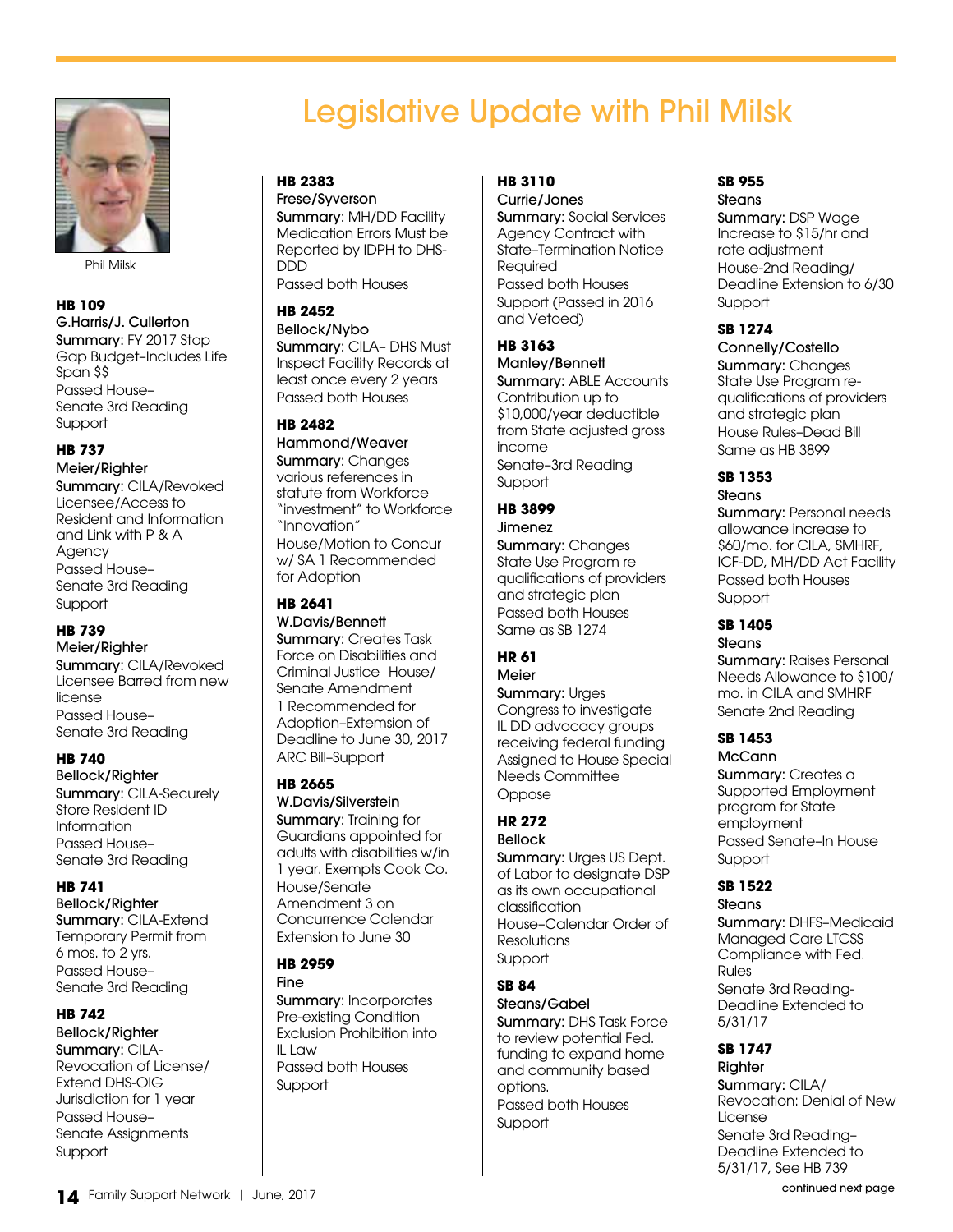# Someone You Should Know!



Meg Cooch, Executive Director Arc of Illinois

With almost 20 years of nonprofit experience, **Meg Cooch** brings a passion for disability, aging and health policy, advocacy and organizing with her to the Arc of Illinois.

Most recently, Meg served as the first Executive Director of the Illinois State Alliance of YMCAs, overseeing the formal development of the organization and leading the state public policy efforts and programmatic initiatives.

Prior to moving to Chicago, Meg worked on federal level disability policy in

Washington, DC as the Director of Policy and Advocacy for Lutheran Services in America Disability Network and as the Deputy Field Director for the Alliance for Retired Americans.

Meg also has local experience working directly with individuals with disabilities, seniors, families and service providers at Planning for Elders, a grassroots San Franciscobased advocacy organization, where she worked in many capacities including as Executive Director.

For the past three years, Meg has served on the Board of Directors of the Arc of Illinois and currently is the public policy chair. Meg has a bachelor's degree from the University of Virginia and master's degree in public policy from Harvard's Kennedy School of Government.

She lives in Chicago with her husband, Justin, and two children, Persephone and Ezekiel.

Save the Dates!

#### October 3, 2017 **Living With Autism** *conference at the Hilton in Lisle*

This year one of our Keynote Presenters is Ron Suskind, a parent and the award winning author of "Life Animated." Ron will share his family's twodecade struggle with regressive autism and their transformation from a quiet solitude to



animated communication!

September 14, 2017 **Update on Health Care Reform for Children and Adults with Special Needs** *at the Doubletree Hotel in Alsip*

January 23, 2018 **14th Annual QIDP Leadership Conference**  *at the Doubletree Hotel in Alsip*

### Legisltative Update

continued from previous page

### **SB 1748**

Righer

Summary: Comprehensive CILA Reform bill including language from HBs 737, 740, 741, 742 Passed both Houses

#### **SB 1749**

**Righter** Summary: CILA: Extend Temporary Permit to 2 years Senate 3rd Reading– Deadline Extended to 5/31/17, See HB 741

**SB 1750** Righter Summary: CILA/Extend OIG Jurisdiction 1 year Senate 3rd Reading– Deadline Extended to 5/31/17 See HB 742

### **SB 1751**

Righter Summary: CILA/Revoked License: Inform Residents of Rights Senate 3rd Reading– Deadline Extended to 5/31/17, See HB 737

#### **SB 1851**

Hunter/Gabel Summary: Changes Medicaid provisions to rename LTC for under age

22 to "Medically Complex for DD Facility" House–Re-referred to Rules–Dead Bill

#### **SB 6**

Steans/G.Harris Summary: SFY 2017 Supplemental Budget and SFY 2018 Budget House–Second Reading

#### **SB 9**

Hutchinson/W.Davis Summary: Comprehensive Senate Revenue Bill House-Second Reading– Deadline Extension to 6/30

#### **SB 42**

Manar/G.Harris Summary: SFY 2018 Budget Implementation Bill House–Secomd Reading-Deadline Extesion to 6/30

### **SB 1719**

Biss/Welch Summary: Raises Tax on Investment Management **Transactions** House Second Reading– Deadline Extension to 6/30